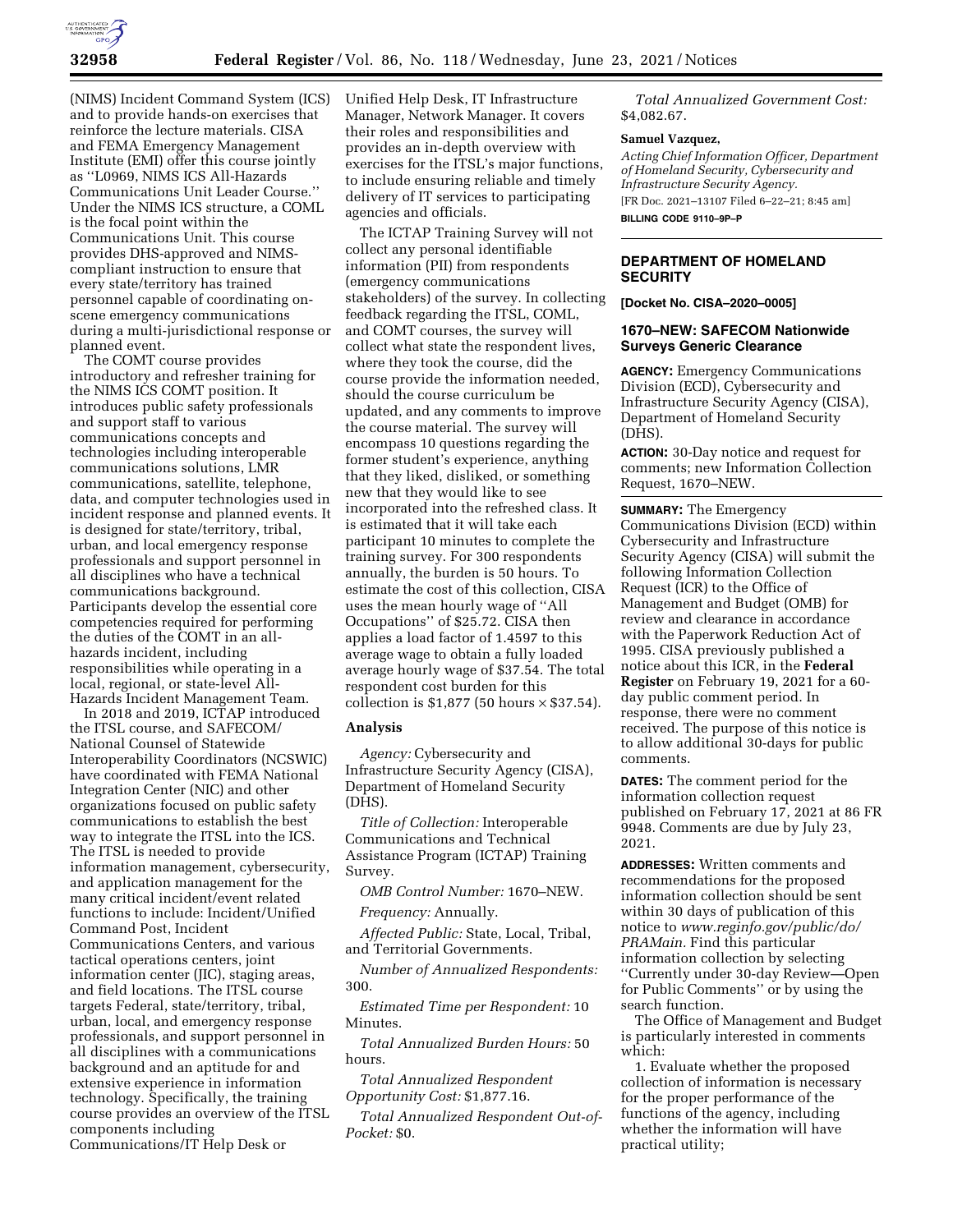2. Evaluate the accuracy of the agency's estimate of the burden of the proposed collection of information, including the validity of the methodology and assumptions used;

3. Enhance the quality, utility, and clarity of the information to be collected; and

4. Minimize the burden of the collection of information on those who are to respond, including through the use of appropriate automated, electronic, mechanical, or other technological collection techniques or other forms of information technology, *e.g.,* permitting electronic submissions of responses.

**FOR FURTHER INFORMATION CONTACT:** Eric Runnels, 703–705–6279, *[necp@](mailto:necp@cisa.dhs.gov) [cisa.dhs.gov.](mailto:necp@cisa.dhs.gov)* 

**SUPPLEMENTARY INFORMATION:** In 2006, Congress passed Public Law 109–295, which included SEC. 671. EMERGENCY COMMUNICATIONS also known as the ''21st Century Emergency Communications Act of 2006''. The legislation established the Department of Homeland Security (DHS) Office of Emergency Communications, which was re-designated in 2018 as the Emergency Communications Division (ECD) within the Cybersecurity and Infrastructure Security Agency (CISA), to lead the development and implementation of a comprehensive approach to advancing national interoperable communications capabilities.

The following responsibilities were established:

6 U.S.C. 571(c) requires the DHS Secretary through the ECD Assistant Director to:

(4) Conduct extensive, nationwide outreach to support and promote the ability of emergency response providers and relevant government officials to continue to communicate in the event of natural disasters, acts of terrorism, and other man-made disasters;

(13) develop and update periodically, as appropriate, a National Emergency Communications Plan under section 572 of this title;

(14) perform such other duties of the Department necessary to support and promote the ability of emergency response providers and relevant government officials to continue to communicate in the event of natural disasters, acts of terrorism, and other man-made disasters; and

(15) perform other duties of the Department necessary to achieve the goal of and maintain and enhance interoperable emergency

communications capabilities. 6 U.S.C. 572(a) requires the Secretary in cooperation with State, local, and

tribal governments, Federal departments and agencies, emergency response providers, and the private sector, develop not later than 180 days after the completion of the baseline assessment under section 573 of this title, and periodically update, a National Emergency Communications Plan.

Lastly, 6 U.S.C. 573 requires the DHS Secretary to conduct an assessment of Federal, State, local, and tribal governments that defines the range of capabilities needed by emergency response providers and relevant government officials, assesses the current available capabilities to meet such communications needs; identify the gaps between such current capabilities and defined requirements; at least every five years.

These authorities in addition to DHS responsibilities through Executive Order 13618 in the area of national security/ emergency providers' communications require a continuous examination of nationwide emergency communications capabilities.

The frequency and complexity of emergencies are on the rise during a time when technology is advancing at a faster pace than any other time in history. In order to perform these statutory regulations, it is important to understand the continuously changing requirements of emergency response providers and government officials at all levels of government, evolving risks, and the public safety community's ability to integrate new technologies while also preparing for emergent technologies. As a result, CISA is seeking a PRA Generic Clearance to allow for flexibility in implementing surveys that are relevant to the current security environment.

To meet the statutory requirements of 6 U.S.C. 573, ECD conducts the SAFECOM Nationwide Survey every 5 years to assess evolving capability needs and gaps and track progress against policy initiatives; status of strategic plans; and major industry or market shifts affecting the emergency communications capability.

CISA ECD conducts a web-based survey entitled the SAFECOM Nationwide Survey, hereinafter referred to as the SNS. The purpose of the survey is to gather information to assess available emergency communications capabilities and identify gaps and needs for emergency response providers to effectively communicate during all types of natural or man-made hazards. CISA ECD uses the information collected to complete a statutorily mandated assessment and shares the data with all stakeholders that have a role in emergency communications. In

order to ascertain this information, the SNS deploys four similar surveys across the nation to various emergency response disciplines at each level of government—federal, state, territorial, tribal, and local. The survey solicits responses regarding issues affecting the public safety community to determine a jurisdiction's level of operability, interoperability and continuity and thus their overall emergency communications capability level. CISA ECD analyzes the data collected from this general survey to identify major gaps and themes affecting emergency communications across levels of government. Additionally, this analysis informs the development of supplemental surveys tailored to specific needs across the public safety community, as well as future iterations of the Nationwide Baseline Communications Assessment (NCBA) and National Emergency Communications Plan (NECP).

The results from the most recent surveys led to major updates to the update of the NECP released in September 2019. The NECP sets strategic priorities for the entire Nation. Additionally, the current collection allowed CISA ECD to share reliable data with emergency communications partners at all levels of government which assists them with: (1) Statewide Communications Interoperability Plan (SCIP) development, (2) Threat and Hazard Identification Risk Analysis (THIRA) development, (3) state-level grant programs and guidance, (4) federal grant applications assistance, and (5) funding and resource sharing strategy development.

CISA ECD conducts SAFECOM supplemental surveys. The surveys can be conducted as focus groups, in-person interviews, web- and paper-based. CISA ECD uses the information collected to complete statutorily mandated requirements (6 U.S.C. 571(c), 572(a), and 573) and shares the data with all stakeholders with a role in emergency communications. In order to ascertain this information, the SAFECOM supplemental surveys deploy topicspecific or targeted surveys across the nation to various emergency response disciplines at each level of government: Federal, state, territorial, tribal, and local. The surveys solicit responses regarding targeted issues affecting all public safety, emergency response communities and/or specific subsets of the SNS population. CISA ECD analyzes the data collected from these supplemental surveys to identify changing requirements, mitigate risks, and inform the data collected from the 5-year Nationwide Survey.